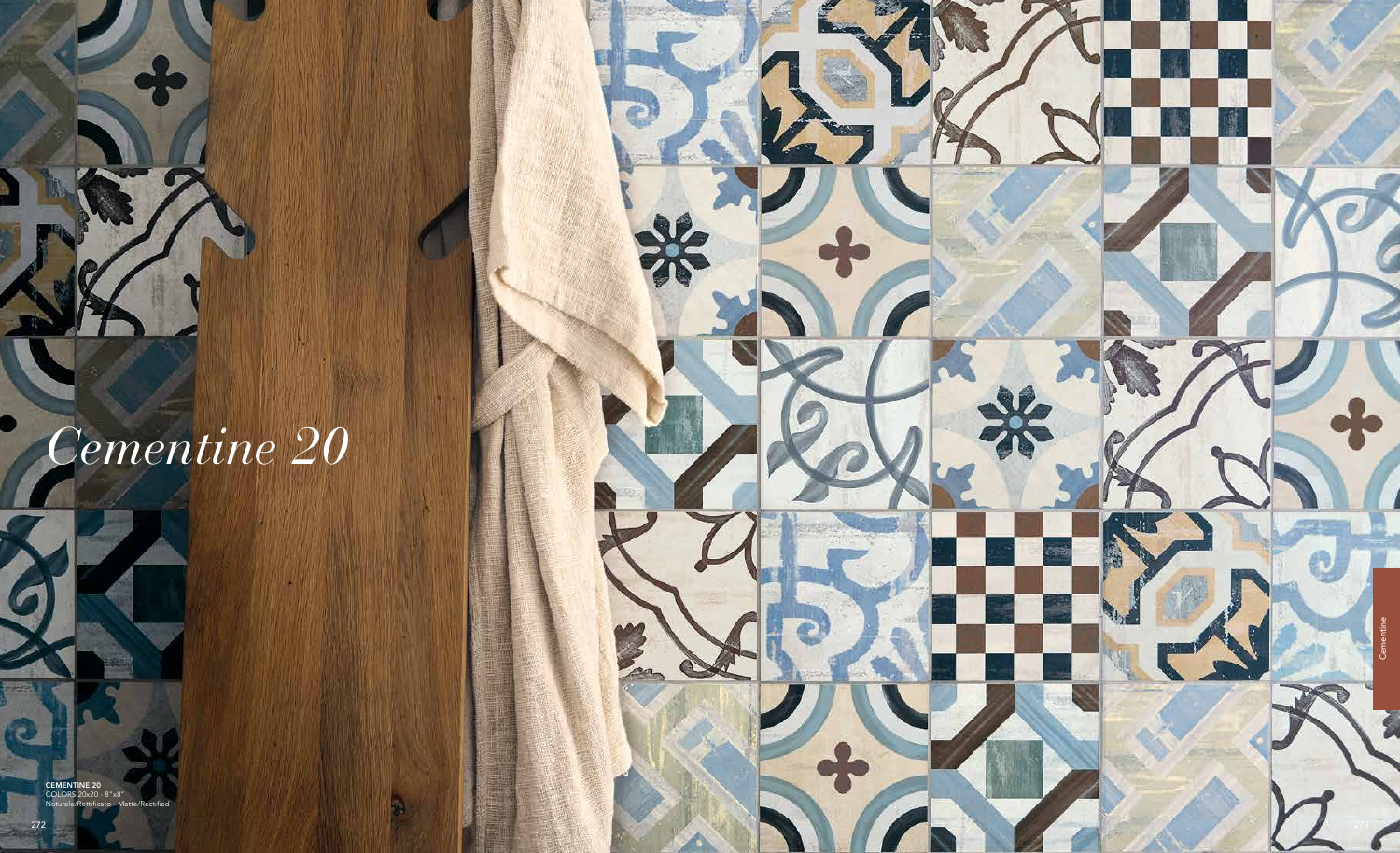Collection

 $\emph{Cementine 20}$  Designed by SILVIA STANZANI

GRES PORCELLANATO BODY-COLOR





20x20 - 8"x8"  $\begin{array}{|c|c|}\hline \textbf{0} & \textbf{0} & \textbf{0}\end{array}$ 

COLORS

Naturale/Rettificato Matte/Rectified Matt/Rektifiziert Matt/Rectifié



CEMENT